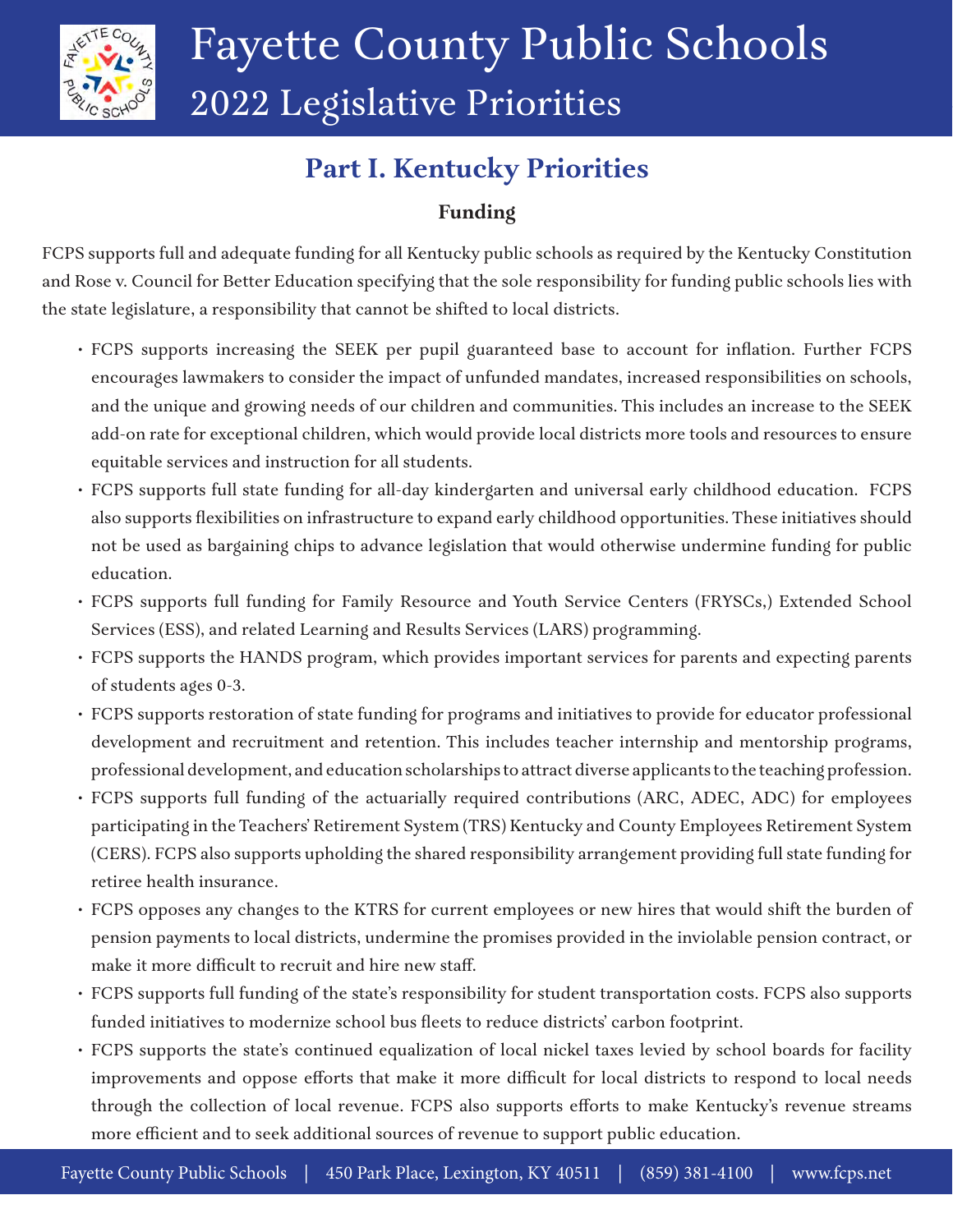

# **Part I. Kentucky Priorities ctd.**

#### **Protect Public Education**

FCPS opposes any effort to shift or divert tax dollars away from our public schools or to decrease revenue available for public school funding. We oppose state support and/or funding for private school tuition, including vouchers, scholarship tax credits, education opportunity accounts, or any variation thereof. FCPS opposes funding for charter schools, especially while public schools remain underfunded.

Corporations and individuals can already donate under charitable contribution law to private school scholarships. Public tax dollars should be used to support and expand educational opportunities for children within our public schools.

# **Local Control**

FCPS supports local control in all decisions relating to teaching, learning, and curriculum. Therefore, FCPS opposes any legislative intervention that undermines these decisions, stifles the freedom of speech, or denies our schools and educators the opportunity to ensure every child sees themselves and diverse perspectives in their learning environment.

## **School Safety**

FCPS supports funding for mental health, school psychologists, and counseling services. FCPS also supports investments in social-emotional learning and funding to reduce counselor-to-student ratios.

At a time when there is heightened awareness around public education, FCPS is working to continue to provide a safe and open environment for all stakeholders to share ideas and varying viewpoints that remain focused on the needs of all students. Thus, FCPS urges leaders at every level of government to model the type of civil behavior we would expect from our students, keeping our conversations and dialogue rooted in facts and the values we all share – ensuring that we fulfill our fundamental responsibilities to the children we serve.

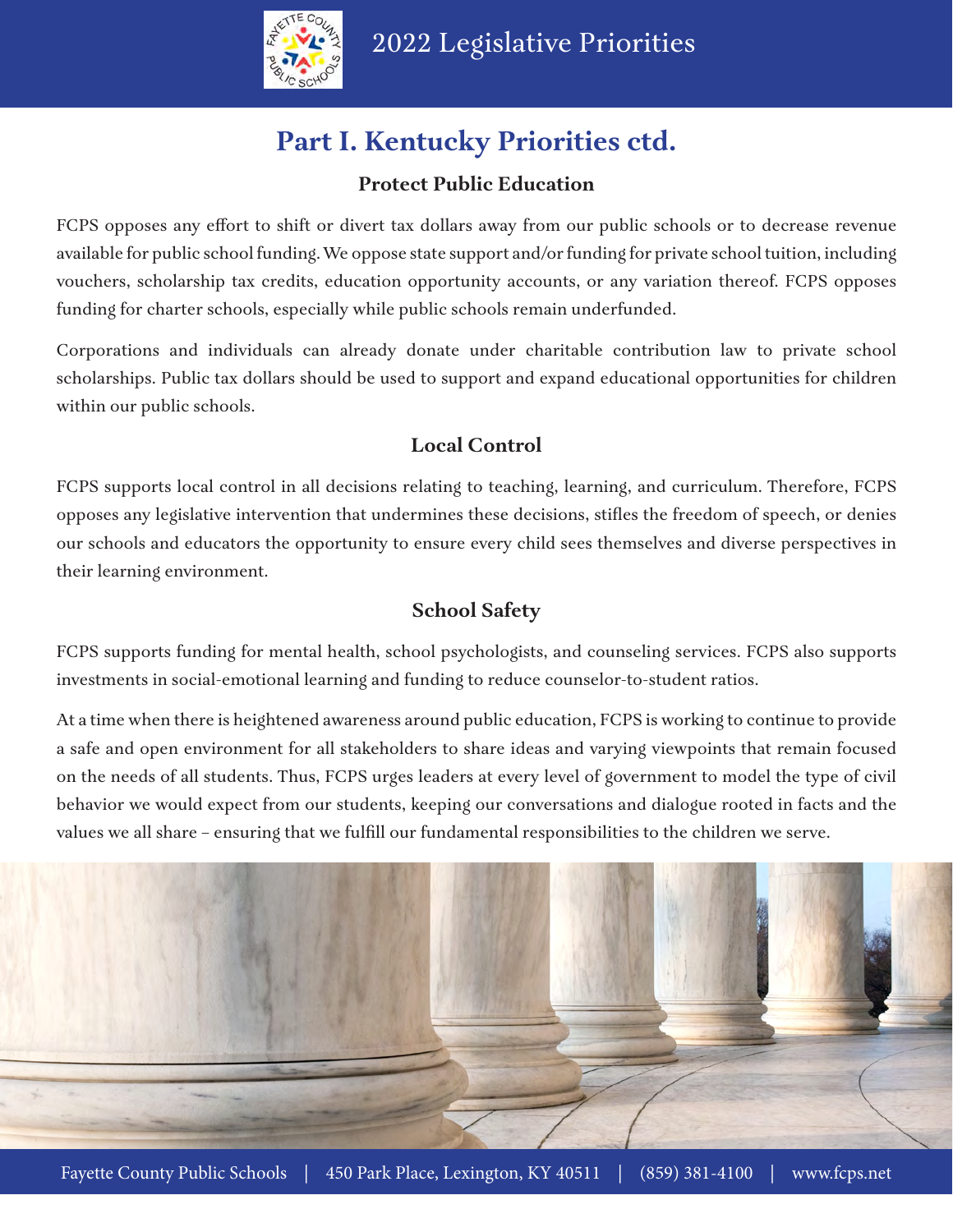

# **Part I. Kentucky Priorities ctd.**

# **Racial Equity**

FCPS supports statewide initiatives to promote and support meaningful conversations and actions in public schools around diversity, equity, and inclusion. Any mandated programming for districts needs adequate funding, support, and staffing to target and reduce opportunity gaps impacting children and families.

FCPS supports the role of Site-Based Decision Making Councils in providing representation for families and educators in school decision making. We support efforts to strengthen minority representation on SBDMs, especially in majority-minority schools.

FCPS supports legislation that would allow local school boards to add a student representative to the superintendent screening committee.

FCPS supports maintaining local district control for student assignment to schools. Local districts are best equipped to understand the unique needs of their children, communities, and families as well as available resources to support teaching and learning. We oppose arbitrary mandates related to student assignment.

#### **Student Success**

FCPS supports allowing all students who graduate from Kentucky high schools or receive a GED in Kentucky and choose to attend college in Kentucky to be eligible for in-state tuition regardless of their immigration status.

FCPS opposes the use of accountability metrics for high-stakes decisions or arbitrary classifications that do not provide real-time data to assist teachers or provide interventions. Accountability test results can be one of many tools local districts use to monitor progress and plan interventions.

FCPS supports legislation recognizing dyslexia as a learning disability and supports added funding to assist districts in increased screening and interventions to support students with dyslexia.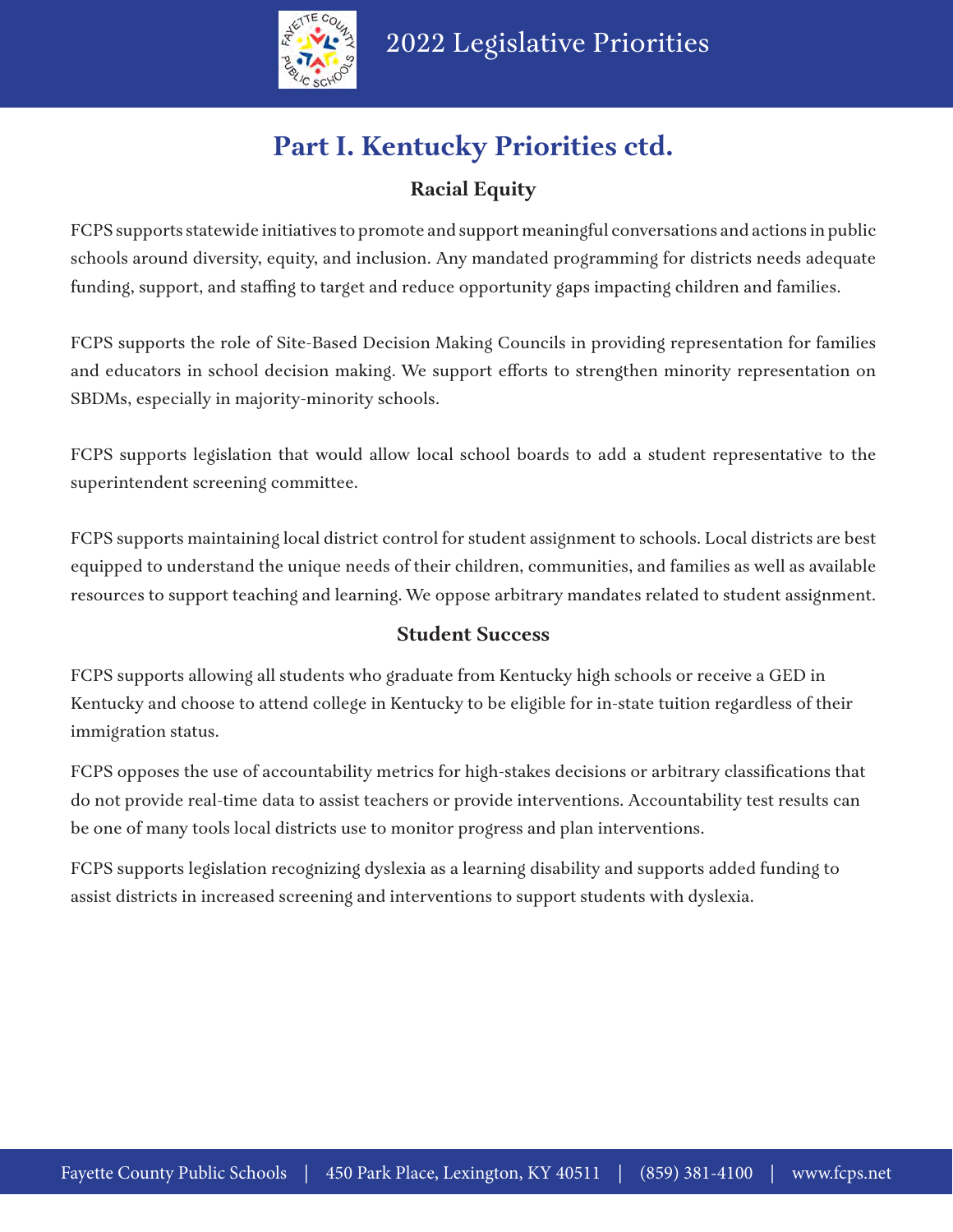

# **Part II. Federal Priorities**

## **IDEA**

FCPS urges Congress to fulfill the commitment it made when passing the Individuals with Disabilities Education Act (IDEA) by fully funding the federal share (forty percent) of special education costs.

## **Technology and Infrastructure**

FCPS supports continued and sufficient funding for educational technology and internet connectivity (E-Rate) to reduce the digital divide, modernizing the list of eligible services, and streamline processes for application and distribution of funds to eligible districts.

FCPS supports the investment of federal infrastructure dollars to modernize public school facilities and equipment.